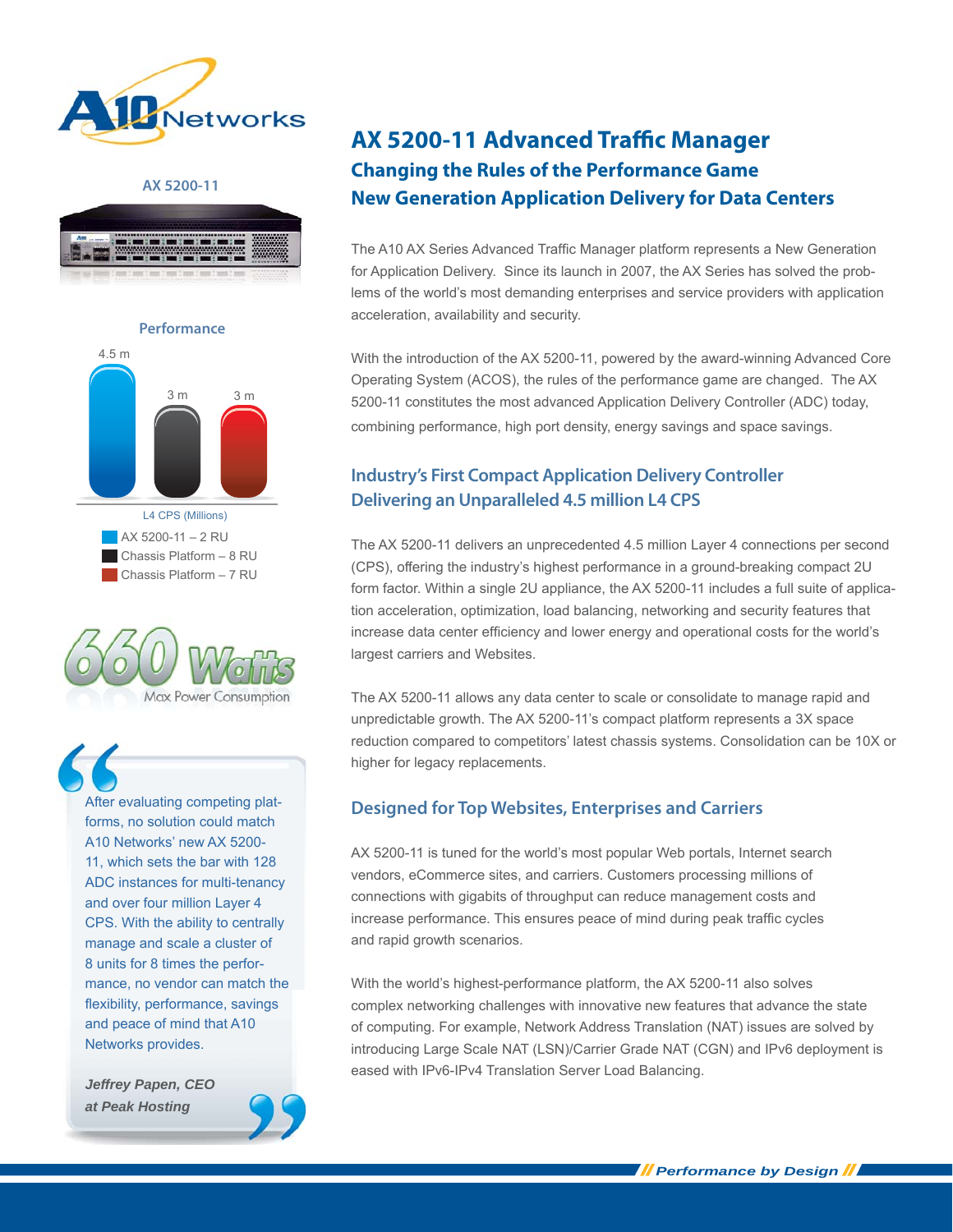## **Unique: Purpose-built Hardware**



# **64-bit ACOS** − **a New Generation Operating System**

Leveraging A10's award-winning Advanced Core Operating System (ACOS) architecture, the AX 5200-11's custom hardware platform is tuned for record breaking performance.

## **64-bit ACOS Architecture:**

ACOS was designed from the ground up to support 64-bit processing. ACOS utilizes the latest advances in multi-core, multi-CPU processors, integrated high bandwidth memory controllers and new point-topoint processor interconnects to achieve industry leading performance in a compact form factor with low energy consumption. By eliminating the 4 GB memory limitation of 32-bit architectures, ACOS allows unprecedented scalability for all features such as Layer 4/Layer 7 sessions, RAM Caching and more.

## **Parallel Flexible Traffic ASIC (PFTA):**

The AX 5200-11 features a new PFTA architecture for exponentially faster application acceleration. Over 4.5 million connections per second are possible through multiple FTA processors, which optimize traffic flow to each of the CPUs and offer protection against DDoS attacks such as SYN floods.

## **Industry-leading Deep Packet Inspection (DPI) Engine:**

ACOS powered DPI processing for customized Layer 7 traffic management can result in 20-50% processor overhead reduction. This enables customizations to support business goals, ensuring sites always remain responsive and effective without network performance degradation. Additional hardware highlights include:

- The latest Intel Westmere 64-bit multi-core, hyper-thread processors
- 4.5 million Layer 4 connections per second (CPS) and 40 Gb application throughput
- High-density interfaces: 16 x 10 Gb ports and 4 x 1 Gb ports
- Serial console and Ethernet management interface
- Solid-state Drive (SSD) and Compact Flash
- Maximum power consumption: 660 **Watts**
- Compact 2U platform with superior air flow and heat dissipation
- Redundant Power Supply (RPS) and removable smart fan trays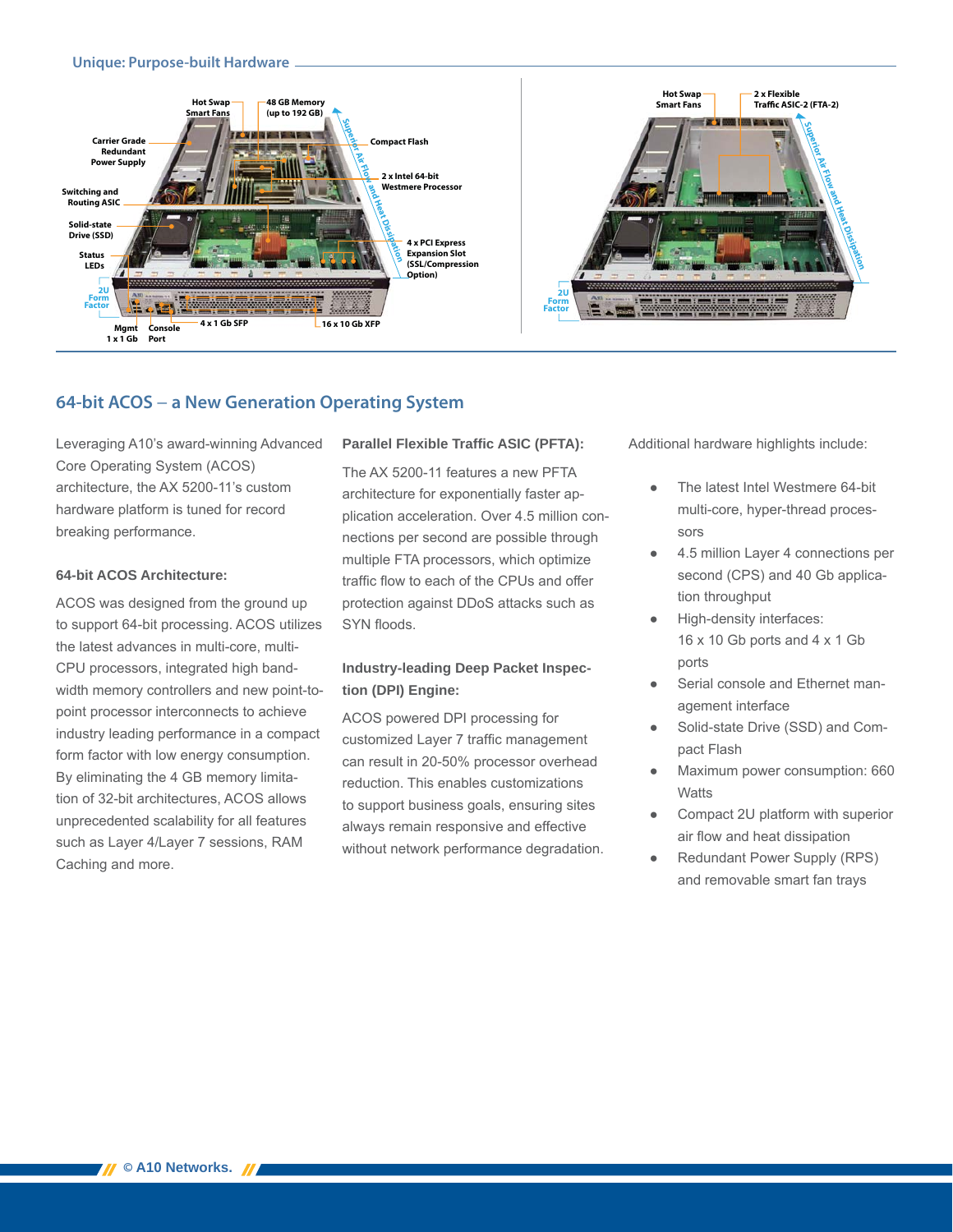## **Compact: More than 70% Rack Unit Reduction**

**Effi cient: More than 70% Energy Reduction**

**Translation Server Load Balancing**



The AX 5200-11 platform showcases the intersection of business goals and green initiatives: power consumption can be vastly reduced without performance sacrifice. Providing 6818 Layer 4 connections per second per Watt in a 2U appliance, the AX 5200-11 can vastly optimize transactions per Watt, by a factor of 10X, while also reducing data center cooling requirements.

For the green conscious, the carbon footprint and energy reduction can be in excess of 70%, which can translate to over 12 metric tons of carbon dioxide (CO2) being eliminated, per pair, per year.

# **Environmental Sense is Business Sense AX 5200-11 versus 7 RU Chassis Platform: Save over \$2 Million on a 200 Gbps Deployment**

AX 5200-11 delivers extreme cost savings for a large data center. For example, a data center requiring 200 Gbps of throughput, using 5 pairs, can save over 2 million dollars in the first year versus expensive chassis based systems, even without calculating extra data center cooling costs and the overhead of housing extra rack units.

# **Innovative and Feature Rich**

The AX 5200-11 is a feature-rich platform with all-inclusive pricing. Whether organizations are deploying service oriented architectures, virtualized environments or executing on cloud computing initiatives, the AX 5200-11 is a key enabler. Platform features include:

## **Availability**

- Layer 2 Switching and Layer 3 Routing ASIC
- Feature-rich Server Load Balancing
- aFleX Layer 7 TCL scripting for Deep Packet Inspection and traffic management
- **Global Server Load Balancing** (GSLB)
- **High Availability** 
	- Active-active
	- Active-standby

## **Acceleration and Optimization**

- RAM caching–static or dynamic
- SSL offload to ASIC hardware
- HTTP compression with hardware ASIC option

## **Advanced Networking**

- IPv4 & IPv6 load balancing and management
- Advanced NAT options

## **Virtualization**

- Virtual stack management
- Role based management
- Partition based management

## **Security**

- Hardware SYN flood protection (50 million per second)
- Policy-based Server Load Balancing
- Selective Connection and Rate Limiting
- Anomaly Protection

## **Flexible Management**

- aXAPI RFST based XML API for flexible and custom administration
- Full Web interface or industry standard command line interface

*Performance by Design*